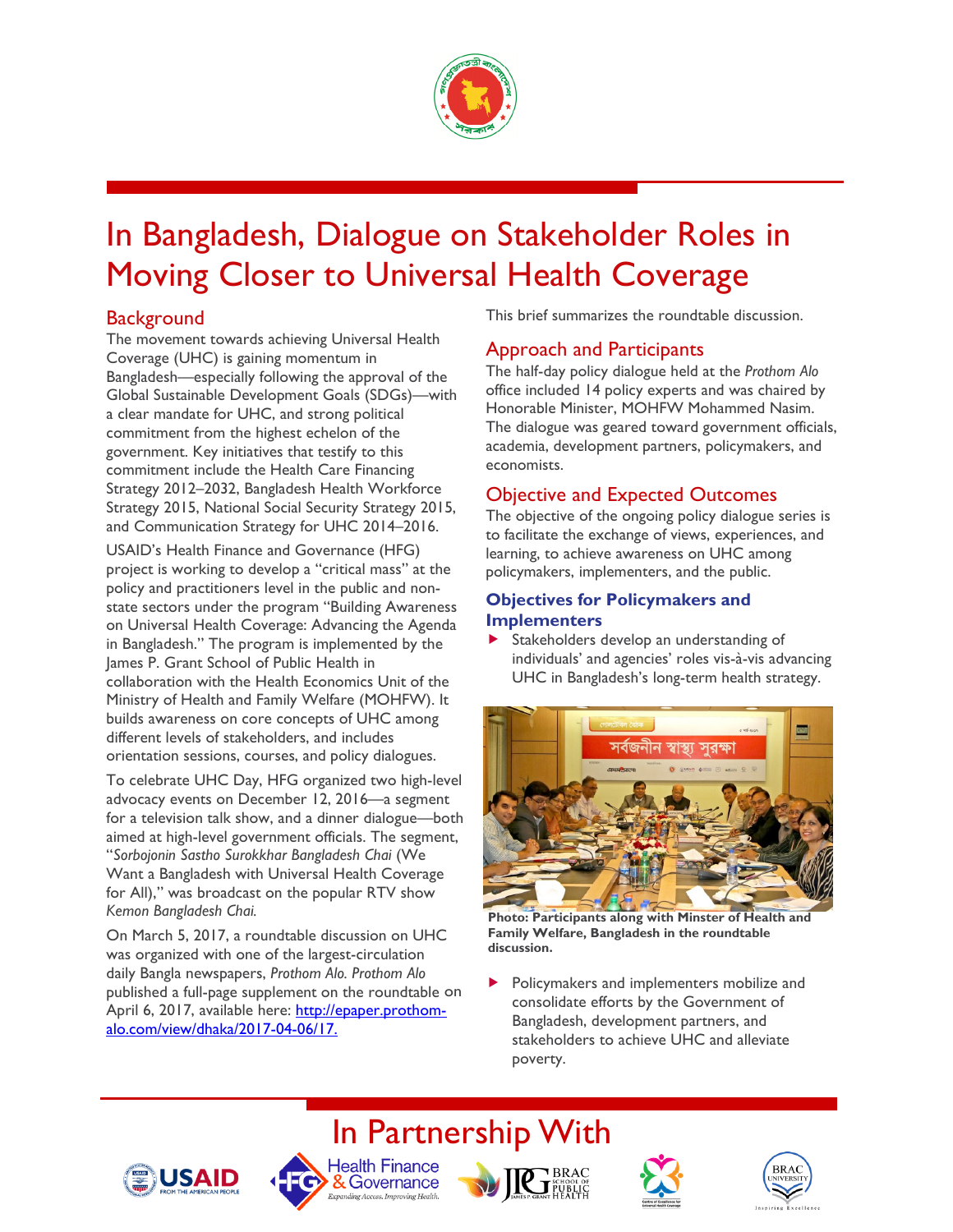#### **Objectives for** *Prothom Alo* **Readers**

- **IMPROVE UNDERTAINAL PROPERTY** Improve understanding of UHC. Focus on how out-of-pocket (OOP) expenditure is contributing to poverty, constraints, concerns, challenges, and possible solutions for accessing quality essential services at an affordable cost.
- Motivate the readers to demand quality health services and lower OOP costs.

#### Summary of Discussions

Participants in the roundtable discussion enthusiastically expressed their desire to work for UHC in Bangladesh, highlighting commitment towards achieving UHC.



**Honorable Health Minister Nasim highlighted the government's initiatives and commitments in achieving UHC in Bangladesh.** He

focused on budget allocation, human resources, and community clinics to ensure health care services are provided for all. He acknowledged that ensuring health care services for all is a big challenge when dealing with a large population, and said that "it will be easy to go ahead with this if all stakeholders do their part*.*" He placed importance on qualified leadership for the health sector, and stated that "because of our good leadership, many district hospitals are doing very well*.*" He emphasized the importance of collaboration with all relevant groups to achieve UHC goals in Bangladesh.



#### **UHC current situation and prospect for Bangladesh:** Dr. Hossain Zillur Rahman, Executive Chairman, Power and

Participation Research Center, spoke of remarkable achievements in health and successes in controlling communicable disease, but said at the same time that the increase in non-communicable diseases (NCDs) is a challenge not yet met. He highlighted the need for a strategy to control NCDs, and said that "UHC is described in SDG 3, which is a strategic goal [as a way] to ensure healthy lives and promote wellbeing for all." He emphasized that the existing resource gap is an impediment to achieving UHC in Bangladesh, noting that "Bangladesh must optimize use of existing resources." Dr. Rahman also emphasized that policymakers must allocate more resources for the health sector because current OOP expenses are too high.



#### **UHC, the Fourth Sector Plan, and the role of the Directorate General of Health Services in advancing UHC:** Prof. Dr. Abul Kalam Azad,

Director General, Directorate General of Health Services, MOHFW, pointed out that UHC is a basic right and Bangladesh should provide the highest

possible level of health care. "Mass media is not covering the news about UHC intensively," he observed. "As a result, advocacy is disappearing from the main agenda." Dr. Azad also stated that community clinics are a global example of the movement toward UHC. He emphasized the importance of transparency in health systems and a time-specific plan for UHC. He shared some core focus areas of the Fourth Sector Plan:

- A new cadre of multipurpose community health care providers has been proposed for community clinics.
- The government should:
	- Consider doubling the health sector budget in the next sector plan
	- Emphasize more preventive care
	- Develop initiatives to motivate providers to deliver responsive care



**Essential Service Package (ESP) for UHC:** Dr. Abdul Ehsan Md. Mohiuddin Osmani, Joint Chief, Planning Wing, MOHFW, spoke about the ESP and the

first sector program of 1998. The ESP will be reintroduced in the Fourth Sector plan, with a focus on maternal and child health. The government is attempting to provide maternal and child health services at all levels, starting with community clinics. Dr. Osmani went on to say, "Nearly 60 percent of deaths in Bangladesh are due to NCDs. The ESP is being designed to deal with this transition and provide services for children and mothers." At the *upazila*  complex level, 285 drugs are currently available, and this is a good step toward providing the ESP. Dr. Osmani indicated that lack of skills in financing, governance, and management is the major impediment to delivering the ESP.



#### **Role of Directorate General of Drug Administration in ensuring quality and cost of drugs to move towards UHC:** Mr. Md. Ruhul Amin, Director

General of Drug Administration, stated that the concept of quality of drugs is broad and complex. Bangladesh recently introduced a new drug policy based on 1940 and 1982 drug laws. Access to medications is a basic element of UHC. Mr. Amin stated that "Bangladesh produces world-class drugs, which cover 98 percent of local demand. It currently exports drugs to 127 countries, including Europe and America." The drug administration issues drug price licenses if the company sets the price rationally.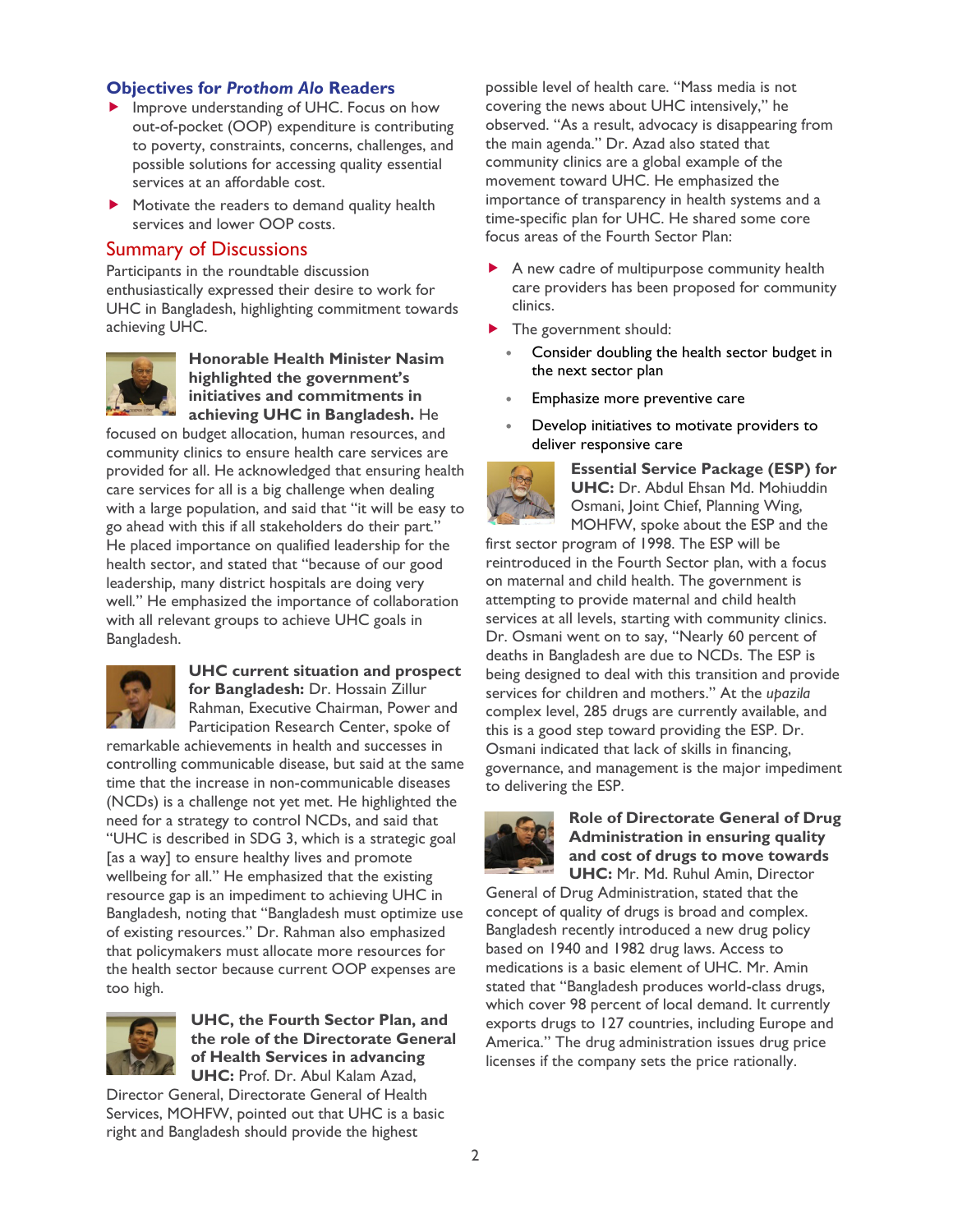

**Role of health care providers in advancing UHC:** Dr. Mahmud Hasan, Vice Chancellor, Bangabandhu Sheikh Mujib Medical University, and Ex-

President, Bangladesh Medical Association, referred to findings of research conducted by the World Bank and Japan showing that 94 percent of health care providers in Bangladesh are not qualified. Dr. Hasan also mentioned that the WHO recommended ratio is 1 doctor to 3 nurses and 5 technicians. In Bangladesh more nurses and technicians need to be recruited. Referencing a recent *Lancet* article on UHC, Dr. Hasan stated that "economic growth is not a requirement for adoption of UHC."



**Role of all medical cadres in advancing UHC**: Dr. Iqbal Arslan, Dean, Faculty of Basic Science and Para Clinical Science, Bangabandhu Sheikh

Mujib Medical University, described the preconditions for and likely limitations in UHC in Bangladesh. He emphasized the importance of political commitment to enhancing UHC, adding that "in UHC, not only the doctors but also nurses, technologists, and pharmacists have an important role in achieving the goal." He also stated that it will be easy to achieve goals if all professional bodies work at their best from their own positions. Drug costs and diagnostic costs are high. Technological advances and the increase in NCDs are increasing health care costs and contributing to rising OOP payments. This is an impediment to achieving UHC in Bangladesh.



#### **Importance of changing payment structures to incentivize quality and improve health outcomes**: Prof. Rumana Haque, Department

of Economics, University of Dhaka, stated that a motivated health workforce is a prerequisite to ensuring UHC. Proper payment mechanisms will motivate the workforce. She mentioned that "currently, resources are allocated based on the numbers of beds in hospitals, not by disease prevalence. Resource allocation has to be need-based, not based on equality by geographic location." The Fourth Sector Plan program will initiate need-based resource allocation and output-based payments, called Disbursement Linked Indicators.

Designing incentives is very important, and the designers should consider the impact of incentives upon improved quality of work. Dr. Haque stated that providers who receive payments from government development budgets are less secure than providers who receive payment from the revenue budget. She recommends coordination between revenue and development budgets to promote a more secure and balanced payment structure.



**Visibility of public health in print media, and journalists' role in developing public awareness of UHC:** Md. Shah Alamgir, Director

General, Press Institute Bangladesh, stated that the concept of UHC is new to professionals such as doctors and journalists. It is thus important to first introduce the UHC concepts to them and to other health professionals. Mr. Alamgir stated that UHC implementation depends on joint efforts from government, providers, professionals, and communities. The media can play an active role in raising awareness and supporting UHC in the country. He referred to statistics showing that "more than 100 million people in the world are getting poor due to high OOP payments, and in Bangladesh, 4 percent of people are getting poor due to high OOP payments."



**Role of academics in advancing UHC:** Mr. Hossain Ishrath Adib, Head of Education, James P. Grant School of Public Health, BRAC University,

focused on the UHC awareness program conducted by the school under USAID's Health Finance and Governance project. He stressed that only 2 percent of the Government of Bangladesh health budget is spent for research, which is insufficient. For many years, the Government of Bangladesh has been trying to establish voluntary health insurance schemes, but this has not worked well. In Bangladesh, more than 30 million families are registered with microcredit organizations. These organizations have Bangladeshi taka (BDT) 237 million in savings from the members and their families. He stated that "all registered microcredit organizations have extra funds, and the policy should be that the organization is required to be responsible for health insurance for their members."



#### **Role of World Bank in supporting UHC in Bangladesh:** Dr. Shakil Ahmed, Senior Health Economist, World Bank, mentioned

that the World Bank is exploring ways to provide needed support in the next sector plan. Health in Bangladesh needs more resources, and he raised concerns regarding domestic resource allocation challenges. He mentioned that the "the total budget of the Health, Nutrition and Population sector program is USD 14.8 billion, while the development budget is USD 5.6 billion. In this case, domestic resource mobilization is a big challenge." The World Bank is working with the government to develop Disbursement Linked Indicators, which will be used in the Fourth Sector Plan. To fully roll out the ESP,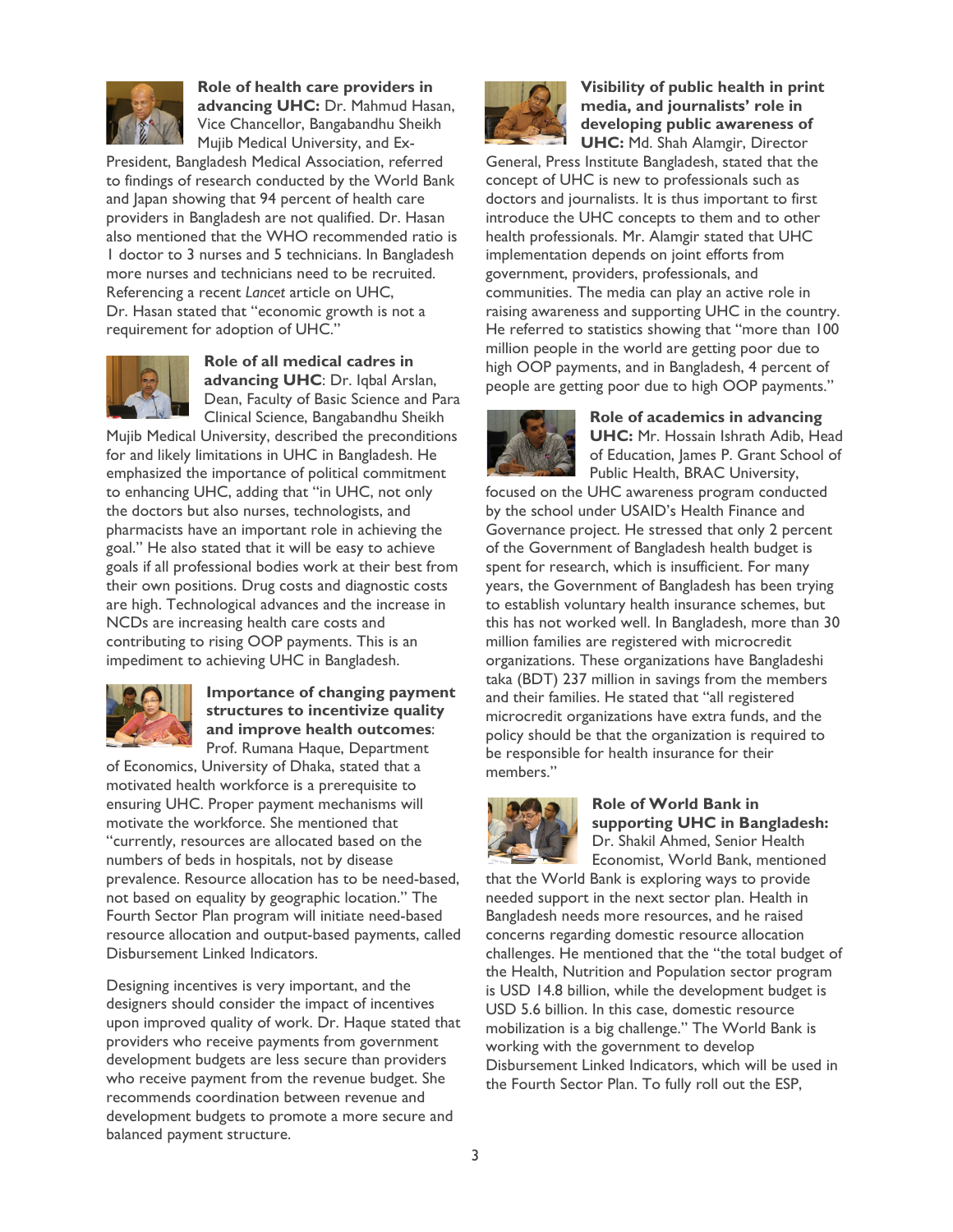Dr. Ahmed also highlighted that we need more resources.



**Donor perspectives for UHC in Bangladesh:** Ms. Miranda Beckman, Deputy Director, Office of Population, Health, Nutrition and

Education of USAID, stated that the momentum toward UHC is occurring not only in Bangladesh but also globally, and that USAID supports the SDGs worldwide. It is time to emphasize quality of service, she said, and service providers need to increase the quality of their services in order to care successfully for the many people in their increasingly large catchment areas. She stated: "There are many opportunities, but we need to find out the most important priority and invest in this first." She mentioned donor contributions in developing the Health Care Financing Strategy, and that USAID has worked closely on the sector investment plan with the Government of Bangladesh. She emphasized that all partners need to be on the same page and aware of their roles.



**Role of Finance Ministry for advancing UHC:** Mr. Muslim Chowdhury, Additional Secretary, Ministry of Finance, said that UHC is not

just a scheme that needs funding; rather, it is a goal that Bangladesh needs to move toward. To ensure UHC and provide the ESP, cross-subsidy and technical efficiency are necessary. The traditional disbursement system hampers health service delivery. He said that "it is not only the disbursement of money from the Ministry of Finance that will ensure UHC. It will require a collective initiative from the government, development partners, other relevant institutions, and the public to achieve the goal of UHC." Mr. Chowdhury emphasized the importance of professional development and institutional reshaping in efforts to achieve UHC. He also highlighted the need to improve coordination among the government organizations, private organizations and development partners to ensure UHC.

#### Question and Answer and Discussion

 Q: Why is the tobacco tax revenue not allocated to the health budget?

A: Mr. Chowdhury responded that the government puts this "sin tax" money in a consolidation fund. To reallocate that money to health, new rules would have to be developed.

▶ Q: What is the government perspective on urban health, which is the responsibility of the Local Government and Rural Development Ministry, and is an area that will be crucial to address in working to ensure UHC?

A: Dr. Osmani responded that the Local Government and Rural Development Ministry and MOHFW collaborate regarding urban health. There is also an urban health committee to work on this issue.

▶ Q: What is the plan for the scaling-up stage of the *Shasthyo Suroksha Karmasuchi* pilot?

A: Prof. Azad mentioned the need for policy advocacy for large scaling up. Dr. Haque pointed out that one of the scale-up challenges is designing an outdoor service package for the scheme.

 Q: How will the burdens of NCDs will be addressed?

A: Prof. Azad stressed that NCDs pose a huge burden that needs to be tackled through financing, advocacy, and efficiency.

▶ Q. What is the role of media in helping to implement UHC in Bangladesh?

A: Prof. Azad emphasized a "holistic approach" for UHC reporting and making the health system more transparent, and said the media have an important role that includes publishing both negative and positive news about progress toward UHC.

▶ Q: What causes high OOP payments?

A: Dr. Hasan explained that only 24 percent of patients are using public health facilities and the rest of the population is using private providers. The unregulated private sector is contributing to high OOP payments. Dr. Rahman added that 94 percent of the health workforce is underqualified, and that for a majority of people the pharmacy is the first point of contact, contributing to high OOP payments.